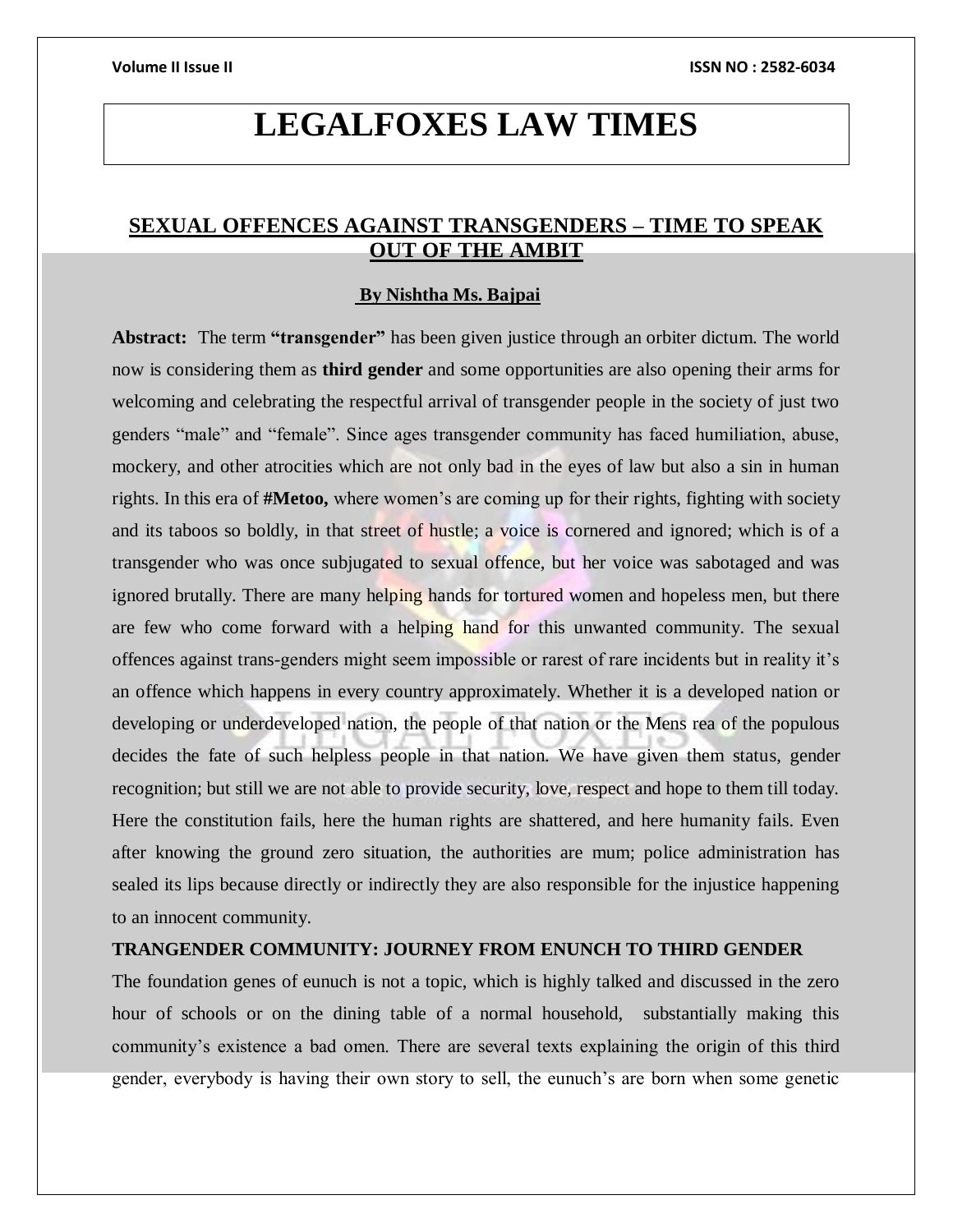error takes place, or some changes happen in the hormone of a kid while he or she is in embryo. The eunuch's were considered loyal devotees of lord ram, although no strong text has verified it but the ancient plays have shown the eunuchs as loyal devotees of Lord Ram. The Mughal period used transgender as sexless watchdogs for the "HARAM" (palace where queens used to live) transgenders were treated very badly in Mughal era. They were used as servants and were not granted a respectful life. This is not the end of misery, the British era was more brutal towards transgender community; the battle of recognition has taken a lot from this community and has not given them ample of things to celebrate in return. The Hijra community has been an integral part of Indian soil, as everybody is equal and is considered a child of the God. The British used to consider the Eunuch as waste and invaluable in society, according to them the eunuch's were not suitable for the well settled society, the eunuchs were portrayed as people addicted to sex , filth and disease, they believed that they are shame for human race and were a threat to colonial authority.

The dark picture of colonial era can be imagined and we can justify the picture with the assumption that at that time, the education was not very up to the mark, the Indian aura was colonized by Britishers, and some myths and misunderstanding have always been an important part of Indian culture since the time immemorial. But the  $21<sup>st</sup>$  century is also the same for eunuchs, the lack of education, the torture from the family, forced sex work, physical assault, body shaming, and lack of employment is the modernized picture of equality in India. India is a hub of cultures, customs, rituals and beliefs, so it is not very common in India to accept the notion of transgender behaving normal and getting rights as male or female in the society. That is why the offence against transgenders is more common in India. This mindset towards the third gender community has not changed even after the judicial pronouncements, many countries are still behaving disrespectfully with the third gender community, which makes their life more miserable.

The study of sexual offences against transgender has not been an all-time favorite topic for researchers, as these topics are rarely discussed. In India the third gender community has really faced many humiliations and atrocities, even they have not been considered as a gender for a long time but then the voice of change brought a wave of reformation in the lives of transgender when they were considered as "**Third Gender" by the Hon'ble Supreme Court of India in the celebrated judgment – NALSA vs. Union Of India** " the Supreme court held that the right to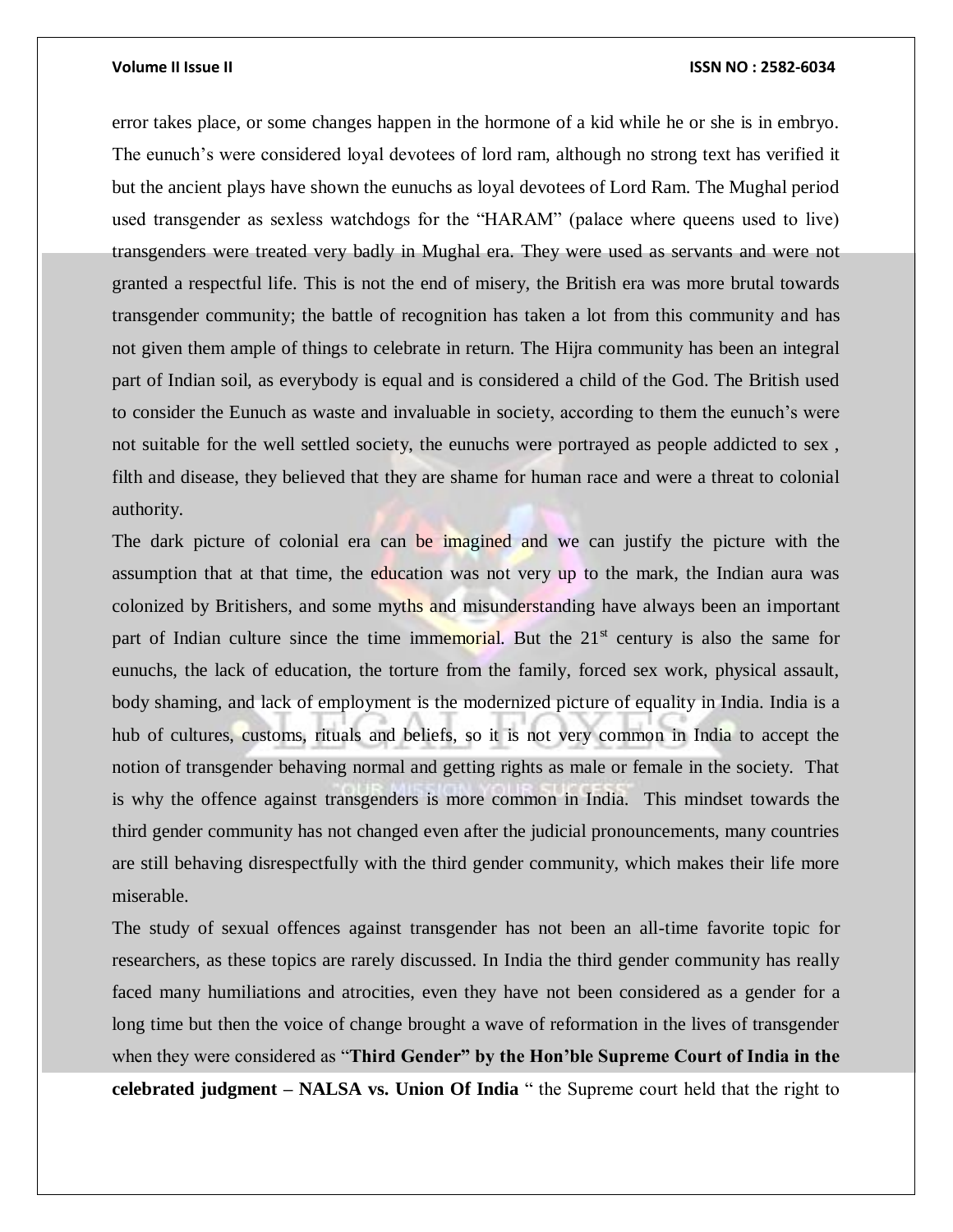gender identity was protected under Article 19 and 21 of the Constitution of India, henceforth the eunuch are to be considered as Third gender community.<sup>1</sup> In the NALSA judgment, the solid motive of Hon'ble Supreme Court was to gift eunuchs a respectful life, and the apex court was of the view that we should consider the transgender community as socially and educationally backward society so that for a time being they can get some benefits from the reservation scheme as enshrined under the **article 15 and 16 of the Indian Constitution**, because the current situation of transgender is alarming and tensioning. For the benefit of transgender's an Act was passed **"The Transgender Persons (Protection of Rights) Act"** but that Act showed that how irresponsibly the government has drafted the Act. The Act has a list of shortcomings and loopholes which has to be addressed and solved for the benefit of a community which has faced extreme humiliation, abuse, assault, emotional traumas and other atrocities which are not only painful and awful but also raises a question on humanity.

## **SEXUAL OFFENCES AGAINST THIRD GENDER AND OTHER ATROCITIES: A PUNISHMENT AWARDED FOR BEING DIFFERENT**

When expression **"sexual offence"** is used the first thought which pops in the mind is all about woman being a victim and male as a perpetrator, majority of times only this assumption is drawn by a person who hears any news on rape or molestation or on any other sexual offence but rarely do we shift our focus towards the **LGBTQ** community, that such offences can take place with them too, such mishappenings can happen to them too, but the mindset never allows to switch to new horizons of society, we are not comfortable in embracing the change and new concepts. The LGBTQ community is already a bad omen, a matter of dishonor for the family; it is not restricted to Indian soil but also to different European nations and other countries where war is happening or the governmental stability is not present.

**On 17 June 2011,** the United Nations (UN) Human Rights council agreed on resolution which described the violence and discrimination <sup>2</sup> against individuals who are not sexually same as other two genders i.e. male and female and those who are not having the normal sexual preferences, the report expressed its deep concern over issues of violence against this particular community (which includes beatings, kidnapping, murder, rape, forced labor and other atrocities) and all these things are very brutal and arbitrary in nature, the report said that these cases are

 $\overline{a}$ 

<sup>1</sup> NALSA vs. UNION OF INDIA, (2014), 5 S.C.C 438 (INDIA).

<sup>2</sup> [https://www.hrw.in](https://www.hrw.in/)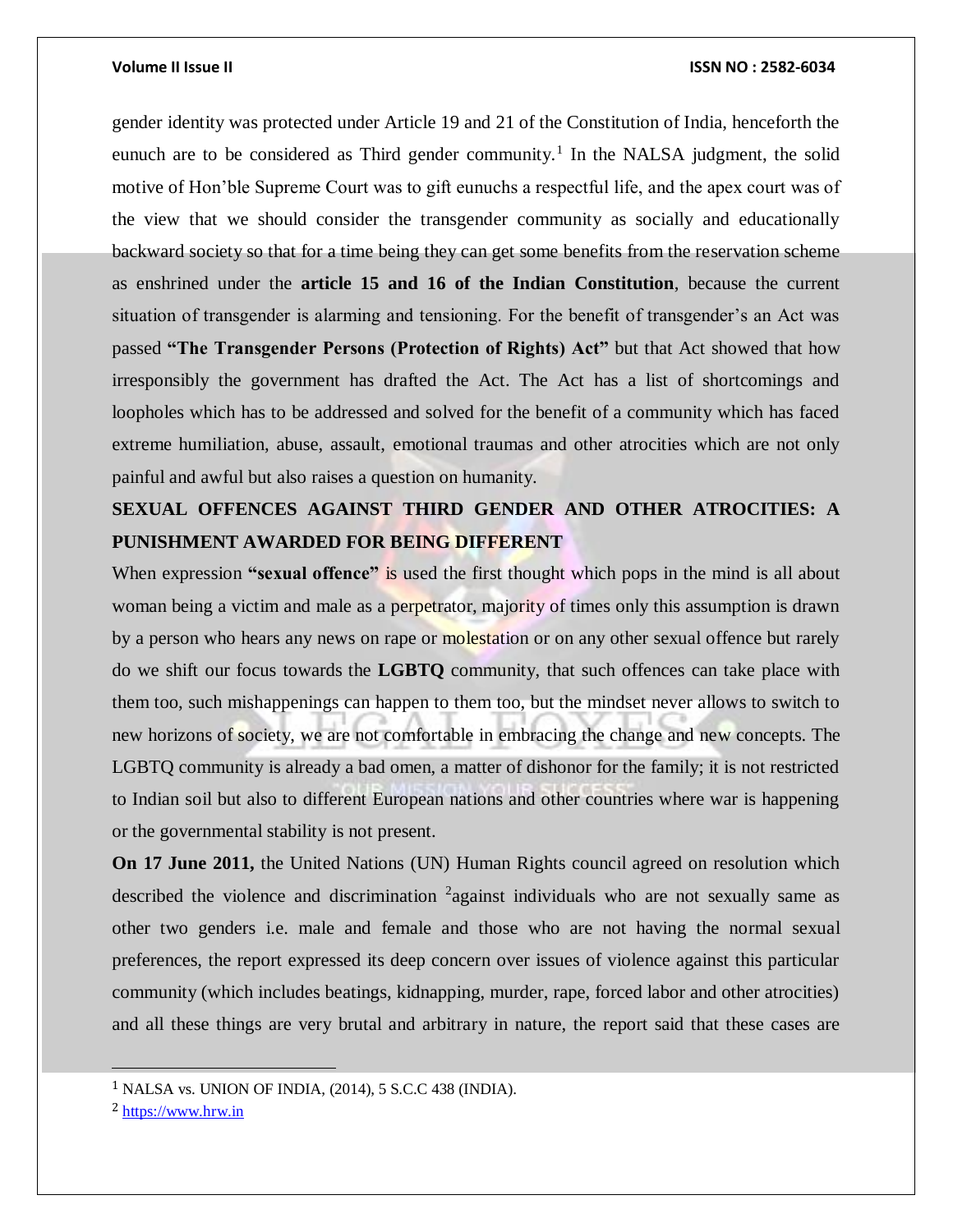#### **Volume II Issue II ISSN NO : 2582-6034**

increasing in leaps and bounce, there is no serious concern over this issue even in developed countries, and that what makes situation more miserable for us; when government is not ready to listen when its subjects are denying the existing of such facts then it becomes very problematic for other organizations to step up and interfere in the matters. Violence on the basis on sexuality portrays the image of a hopeless society which has created a stigma for its people, and has drawn a line of control which shouldn't be crossed at any cost. Even after judicial developments and line of several NGOs who are fighting for their rights still there are some offences which need to be addressed urgently.

**a) Rapes of transgender**: **An illusion for some but still a painful reality** – The rape of third gender person seems impossible and not acceptable, because harsh reality is not shown to us in crystal clear manner. **On June, 5, 2014 one trans-woman among the group of eight was raped by a policeman** when she was travelling from Mumbai to Ajmer (to visit Urs of sufi saint Moinuddin chisti), the victim was captured on the station and was taken to police station, there happened this mishappenings with her; the victim was released on June, 10, 2014 and she filed an FIR against the accused, but the charges imposed were of attempt to rape not of custodial rape, and the police officer **Vijay Singh**  choudhary extorted the amount of Rs. **40,000** from the victim. In such a hard situation, our administration is thinking of looting the victim instead of helping her out.

When a press conference was hosted by the Voice against 377 along with the People's Union for Civil Liberties (PUCL), the victim said **"I want them to feel the pain which I endured for 40 minutes"** 

The witness for the case was also traumatized, and there was no proper action from the side of Rajasthan Police. Even after the reporting of the case and after 3 months of the incident the accused was serving in the police station of Ajmer, and this condition is awfully ridiculous and substandard.<sup>3</sup>

In 1999, transgender advocate Gwendolyn Ann Smith started the tradition of celebrating the November, 20 as Transgender's day in the memory of Rita Hister, a transgender woman, who was stabbed brutally at her own residence in Massachusetts on 28<sup>th</sup> November, 1998. This year in 2020, we are going to celebrate  $21<sup>st</sup>$  year of Transgender's

<sup>3</sup> Manisha chanchalani, *Transgender rape victim still waiting for justice,* THE HINDU, (Sep, 12, 2014,10: 30 PM IST) [https://www.thhindu.in](https://www.thhindu.in/)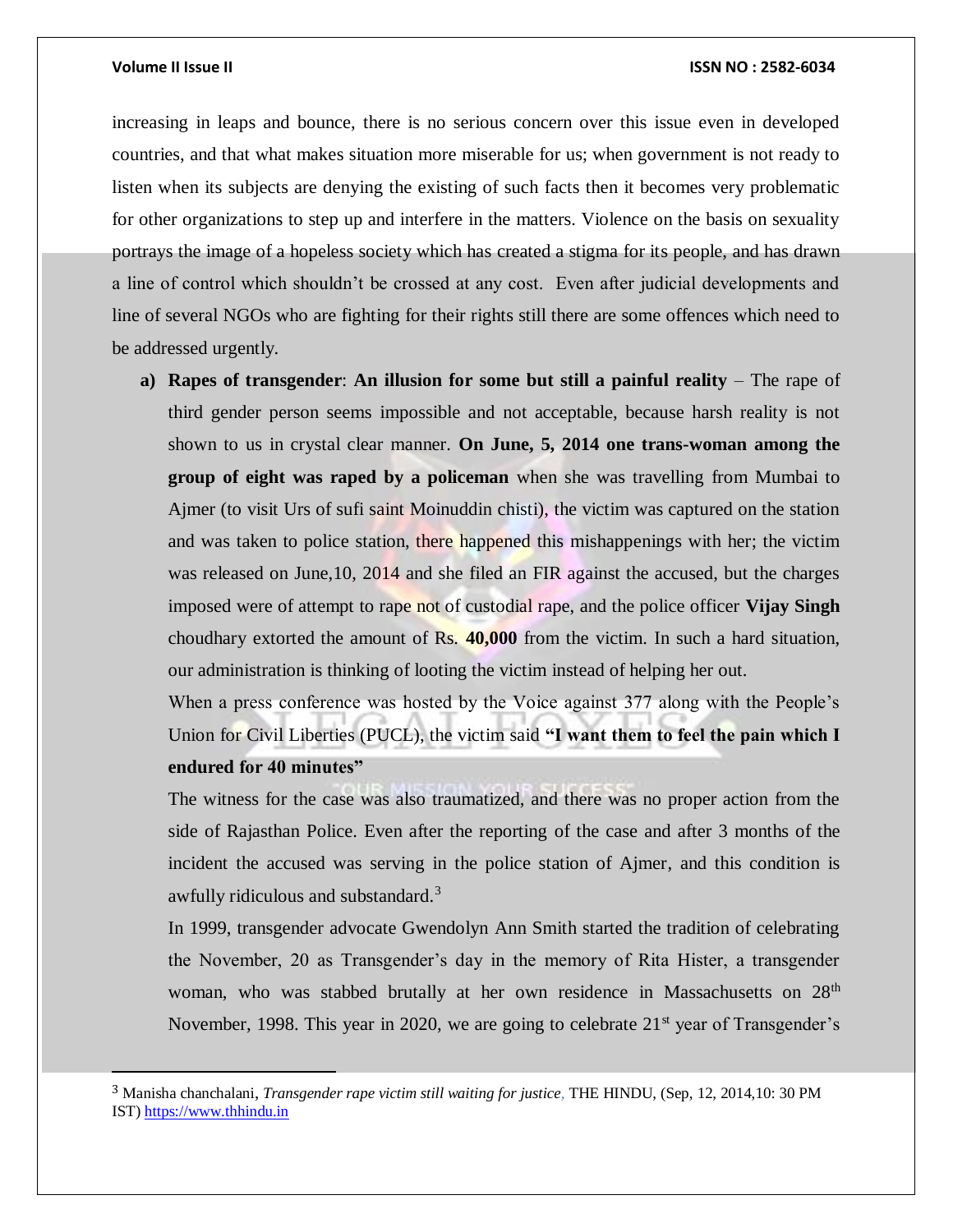### **Volume II Issue II ISSN NO : 2582-6034**

day but unfortunately, we have lacked in providing them the rights which they deserve since their birth.

Deepak kumar, who works with a NGO, narrated a spine chilling incident where he told that one transgender "shabnam" was raped by 17 police officers, they forcefully got physical with her, she was spotted heavily bleeding on the road, a stranger covered her from his shirt and drove her to hospital but she died few days later, and the case is still pending in the court with no outcomes.

Four out of ten transgender individuals in Indian soil have experienced that what sexual abuse is. The perpetrator is known to the victim majority of times; either that perpetrator is an intimate partner, or client or any neighbor person who knows the weakness of such helpless people.

An incident of Sonia was also shared where she was picked up by her friend Nadeem and his friend, they both took her to his farm house for a party and then raped her; this brutality was not enough for such beasts that they emptied the bottle of acid on her face and abandoned her at some unknown place, so that nobody can identify the body of deceased.

In June, 2017, a teen age transgender was gang raped by four men in Pune, but the problem in front of Police was that in which section the accused have to be booked, when victim went to hospital for the medical treatment, the questions from the medical team was that "how a transgender can be raped?" and the body language of nurses changed towards her and she was humiliated silently, as if this was her fault. There are only a few cases where the rights of the victim are discussed else everywhere the victim is given the benefit of doubt and the victim always lives in depression and anxiety. <sup>4</sup>

**b) Society having a jaundiced eye towards Transgender's- The** pain of being left unnoticed, and side-lined is what the transgender's are enduring since time immemorial, the injustice happening to them is unnoticed, the research on such topics is not seen often and society doesn't seem concerned regarding the rights of people of third gender, because even after passing gender neutral laws, we find ourselves standing on the same hopeless road of equality. The partiality happening with third gender is not restricted to

<sup>4</sup> Vishnu gopinath, *On transgender day of remembrance, the screams that India ignored,* THE QUINT (Nov, 28,2018, 09:56 AM IST) [https://www.thequint.in](https://www.thequint.in/)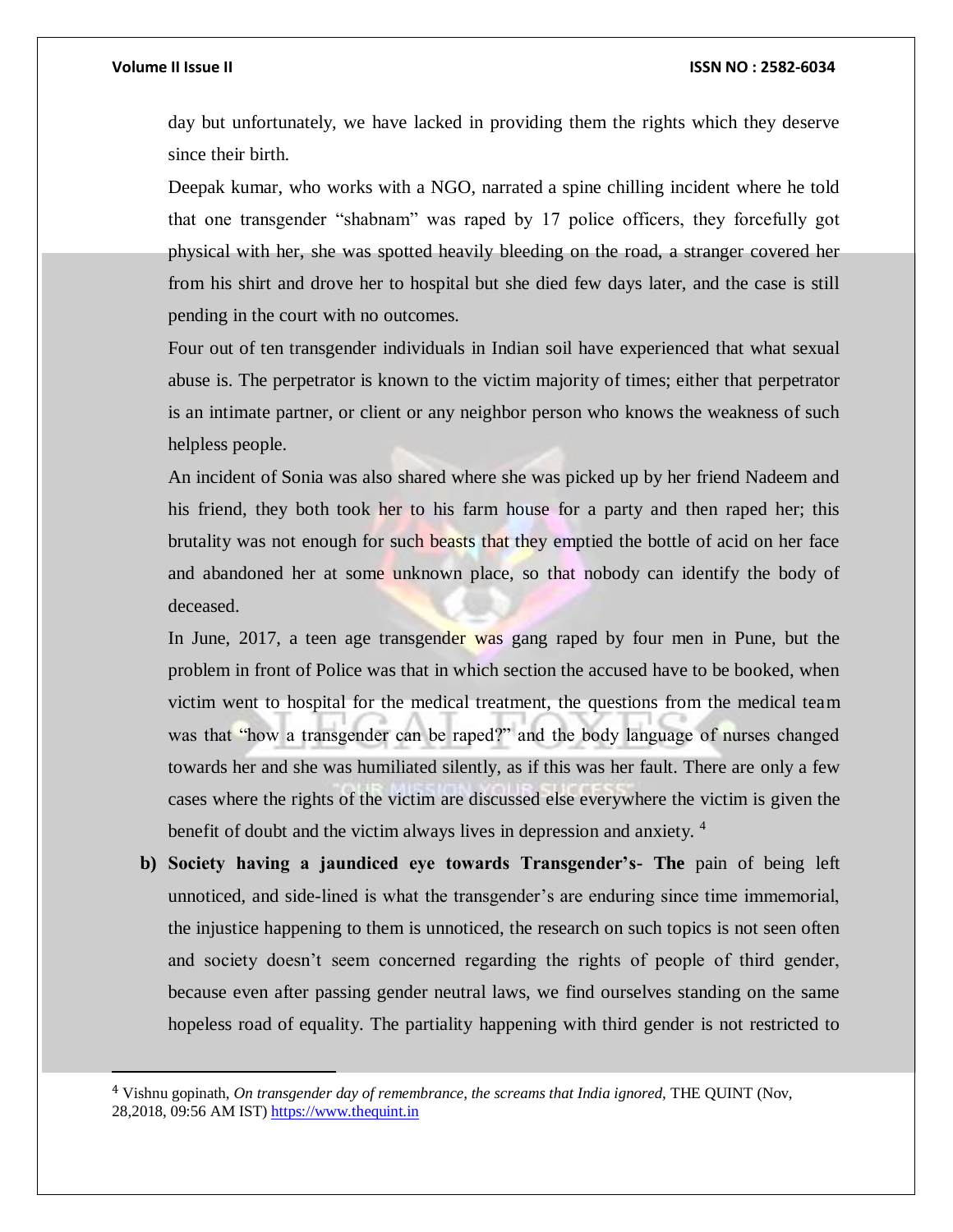Indian soil, even in the developed countries like America, there exists some inequalities which really infringes the basic rights of transgender's there are some political agendas and ideologies behind every act of government and its representatives, when ideology asks you to go against any community, idea, motive etc. then nothing in this world can bring your feet on the right path. Same happened in the South Dakota city of America, which was on the verge of passing the bill which restricted the rights of Trans students to use the washrooms and restrooms. **The South Dakota bill** is what it is called and it tried to restrict the access of Tran's students in regards to locker facilities and washroom facilities by giving a statement that it shall be used by the students of same sex. The republican governor of state Denis Daugaard was supporting the bill and in 2015, some legislation against LGBT was passed in states like Kentucky, Florida, Nevada and Texas. **5**

By restricting them to use washrooms, restrooms and other basic facilities what kind of message they are trying to deliver among the masses; that we should deprive a particular gender from exercising all his human rights just because they are born with some different physical characteristics? The third gender community faces a different kind of torture in war prone areas too, women is all time victim of rape and molestation but men and transgender's too face humiliation and sexual abuse in a state ruled by combatants. **For e.g. Human rights watch conducted a study in Syria**; regarding the challenges faced by Tran's women, and non-binary people, the Syrian conflict is a very apt example of non- state actors' dominance and the infringement of human rights of Tran's people. **In their 77 pages report, the victims opened their hearts and told human rights watch about their horrible sexual assault.** They shared their ambiguous situation and expressed grief on how they are unable to take medical services there in Syria for plenty of reasons like: shame, guilt on their gender, fear, stigma and lack of trust. The management is poor and not so highly managed and developed which *makes it* difficult for Tran's people to take proper aid from concerned authorities.

**"Naila",** a 21 year old transgender woman shared her terrible and extremely painful experience **that she was brought in prison and the authorities brought the stick of** 

<sup>5</sup> Molly Redden, "*Separate bathroom bill for transgender students poised to pass in South Dakota"*, THE GUARDIAN ( Feb 16, 2016, 21.28 EST) [https://www.theguardian.com](https://www.theguardian.com/)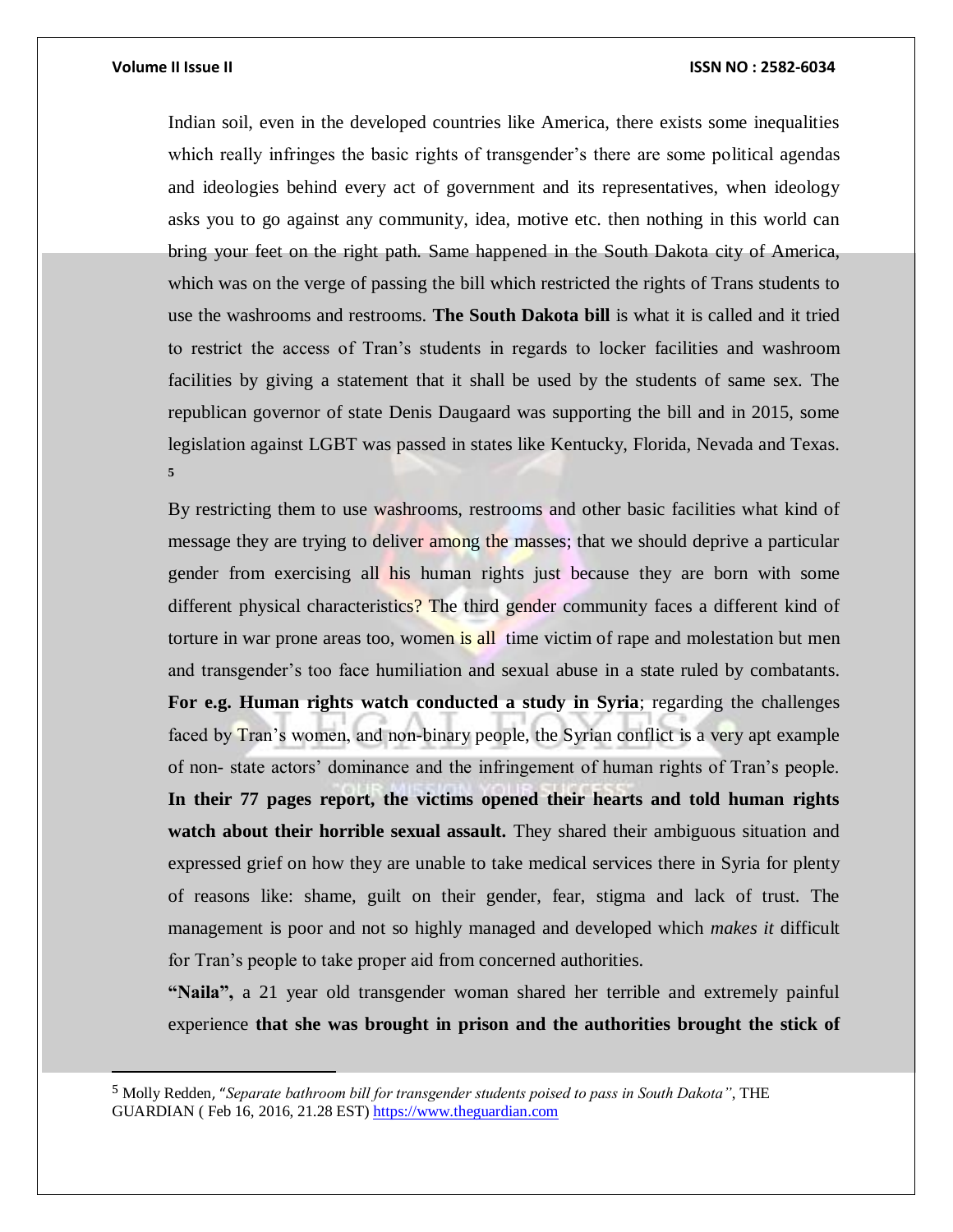$\overline{a}$ 

**the mop and tried to do unnatural sex with her, the effect of that particular incident was that, naila started bleeding heavily and was mutilated.**<sup>6</sup> The perpetrators were not at all guilty about the same, rather they were happily doing this shameless task on the ground that this gender deserves extensive kind of humiliation.

The conditions are still the same, and nobody cares or is concerned over the same, the pain which naila and other third gender women have endured is beyond imagination, one would run speechless while describing their plight, no word can make us feel that pain which those innocents have tolerated for committing no offence. What kind of nonhumanitarian is this? Was this a play? Aren't they the humans? What gender neutral laws are doing then? These questions go unanswered because there is little strong reason behind all this torture. The society has done extreme brutality with this community and still the process is going on, unnoticed and unanswered.

**c) Unemployment leading to sex slavery: Victims of Sexually transmitted diseases –** The third gender community is facing the problem of employment, not everyone wants to dance and sing on the roads and trains, some want to study and plan their future accordingly, but they are not able to grab a job for themselves, which automatically shifts them to the road of forced sex work. The hygiene conditions of the aura is not taken care of and due to this negligence many of them catch some severe diseases like HIV – AIDS, AIDS is a deadly disease and demands for an extensive treatment, which is not possible for these socially and backward people. The World health organization has reported that these communities are at more risk of infection because of being marginalized and criminalized and lack of treatment and testing for them, the committee found out that HIV data for trans women is available only for 15 countries and among which **India tops the battle with 43.7% of highest prevalence of HIV in Trans woman.** <sup>7</sup>The health data shows that there is a huge difference between distribution of resources among normal people and third gender people, which is wrong according to the Indian constitution. The distribution of resources shall take place equally is not only a fundamental right of citizens but also directives which are given to state governments so that the administration shall run smoothly.

<sup>6</sup> Brian Stauffer*, "Sexual Violence Against Men, Trans Women in Syria conflict"*, HRW, ( Jul,29,2020, 2:00 AM EDT)

<sup>7</sup> (Bulletin of the World Health Organization 2016; 94:790-791[\) https://www.who.int](https://www.who.int/)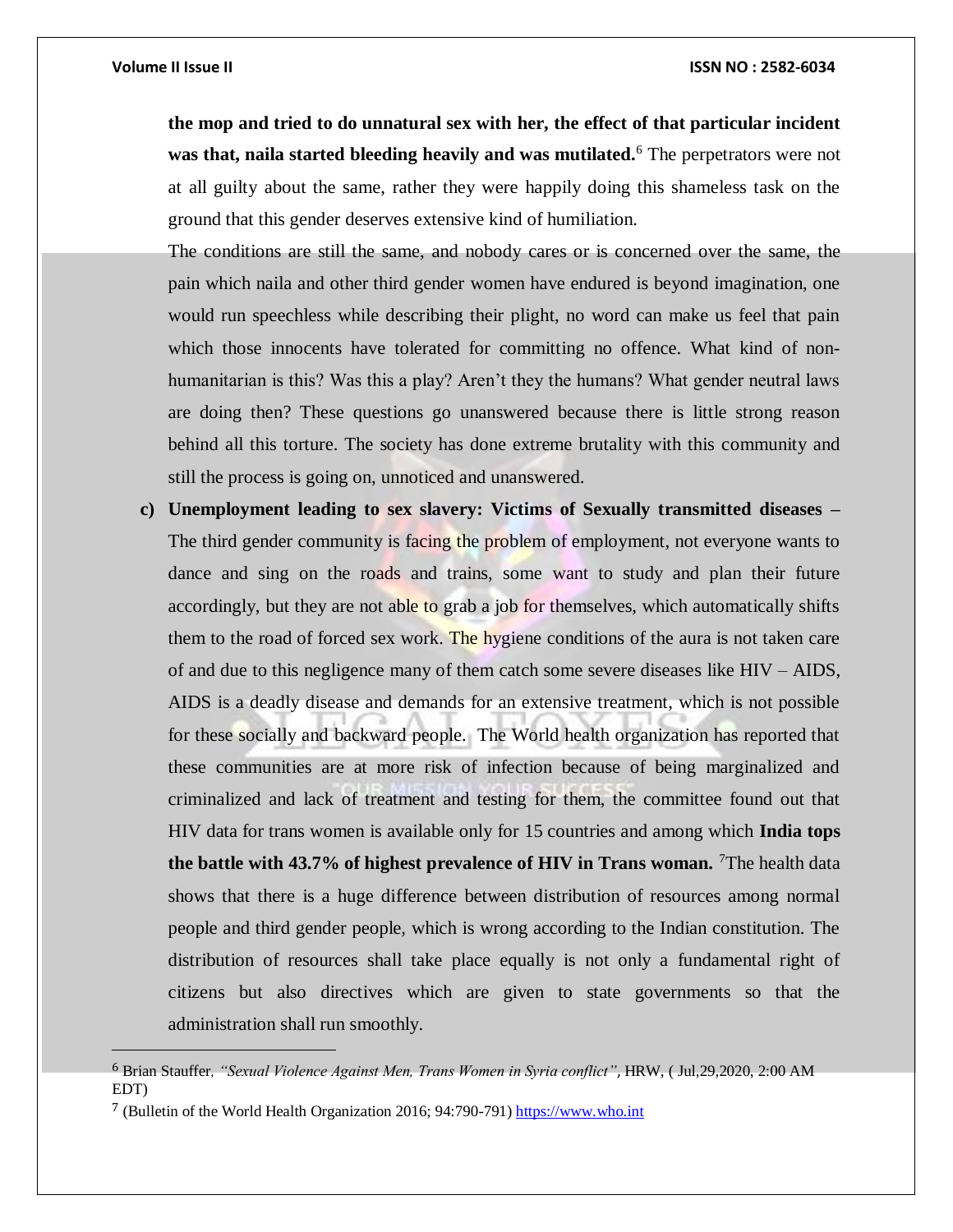### **d) No stand in favor of third gender in society : Covid 19 circumstances**

No man is an island, is an idiom for describing how desperately we need people and community for us, community makes us stronger and clever, with the support of community one can make changes in course of order of government and other things. We have always been asked by our forefathers to be in our herd and support our herd for claiming protection when required. But in contrast, the third gender community is not getting any support from any of the communities existing there. The example which will substantiate the claim is **"Covid-19"** situation; the reports have shown that transgender community has suffered a lot during the period of lockdown, **Zoya Thomas** a transgender has shared her grief that she is not able to earn money and buy essentials for herself, Zoya used to earn from Mumbai local compartments, she used earn 1000 Rs a day and from that money she lives, <sup>8</sup>because transgender are considered nothing for good in India, so begging is the only bread and butter for them. She said that normal groceries are not available in this lockdown period and we cannot go and buy them as the police are not at all cooperating and chase them away for coming in public. She says that as she is living in transgender area that is helping her to get some relaxation in rent. Not only this the society has made this community as a blot on the human race, the Mumbai slums are having narrow roads and small interconnected houses, and this is evident prima facie that these communities are more vulnerable to the disease in comparison to us.

**In Hyderabad**, trans phobic posters were posted on metro station with the tag line "if you will talk to transgender then you will catch coronavirus" <sup>9</sup>This statement shows us how well NALSA judgment is going in India and how insulting such posters and things are, when the whole world is fighting in solidarity we are side lining a particular community who is not well to do many social and economic horizons.

The healthcare facilities for transgender community is a challenge, because a tendency runs in society that they don't need anything, they should manage everything by their own, they have nothing to do with society, society functions, and other things, we have

<sup>8</sup> Kennith Rosario," *COVID –19 lockdown: transgender community pushed further to the margin"*, THE HINDU (Apr, 06,2020, 1:18 IST[\) https://www.thehindu.com](https://www.thehindu.com/)

<sup>9</sup> Kennith Rosario, "*COVID –19 lockdown: transgender community pushed further to the margin"*, THE HINDU (Apr, 06,2020, 1:18 IST[\) https://www.thehindu.com](https://www.thehindu.com/)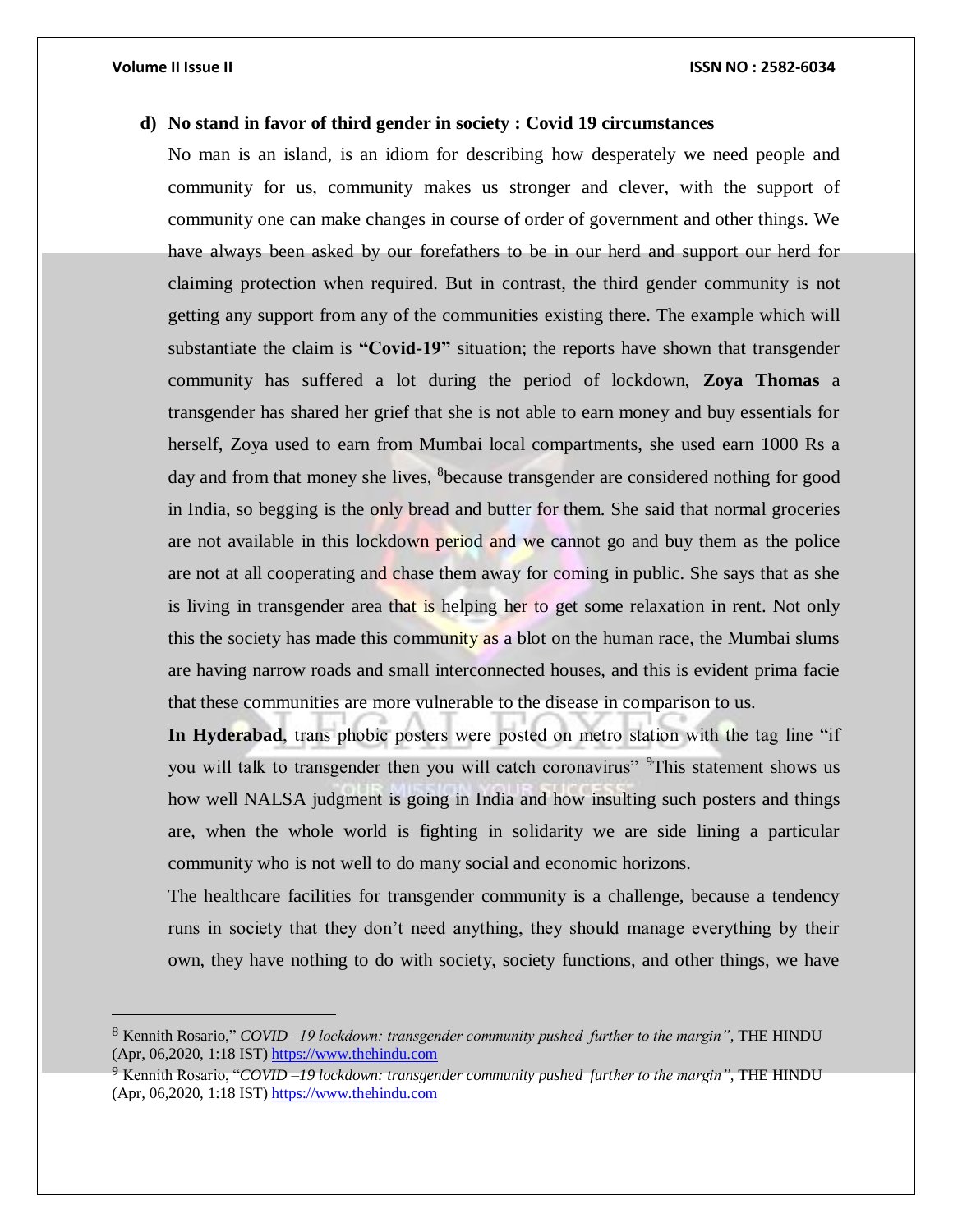fed our minds with this psychology that transgender community is not community to hang with us or to reside with us, we always see them from judgmental eyes which is wrong legally and morally altogether.

### **REASONS FOR THE DISCRIMINATION AND HATRED:**

Several reasons have played an important role in traumatizing the community, but there are few reasons which have really added the fuel into the fire and they are:

- **a) Scarceness of sensitivity and awareness in society:** Might sound a normal and repeated reason but this is so true that society does play a very significant role in deciding the status of a person. In the case of the third gender too, the society has played a very big role in making their life miserable, society is so insensitive against the third gender that they started practices against them so that a particular section of society can never raise its head and live with dignity. The society is always judgmental and non - supportive, they mock the condition of these helpless people, and this is what shows how insensitive we have become.
- **b) Negative viewpoint of government:** The responsibility of government is to keep its subjects safe and sound, to make policies which are enlightening and benefiting for the public, but the governments across the world are ignoring the plight of transgender's as their life means nothing to them. The most disappointing factor is that despite the crystal clear image of their condition, governments are mum. The sexual offences against third gender are not highlighted in a manner as women molestation is highlighted, the thing the government has left this community on its own accord and the development of this community is not at all on the manifesto of any of the proposed governments.
- **c) No support from the family:** If India is to be taken in consideration then it is no wonder to say that here third gender gets any support from family; instead of support they curse the birth of such child, and blame that child for such disability. Many a times they sell their children for prostitution so that they can escape burden and liability of transgender child. There are few families in India who supports such disability and tries their best to make environment healthy for their transgender kids. But still the ratio of such families is very less. All these family and peer pressure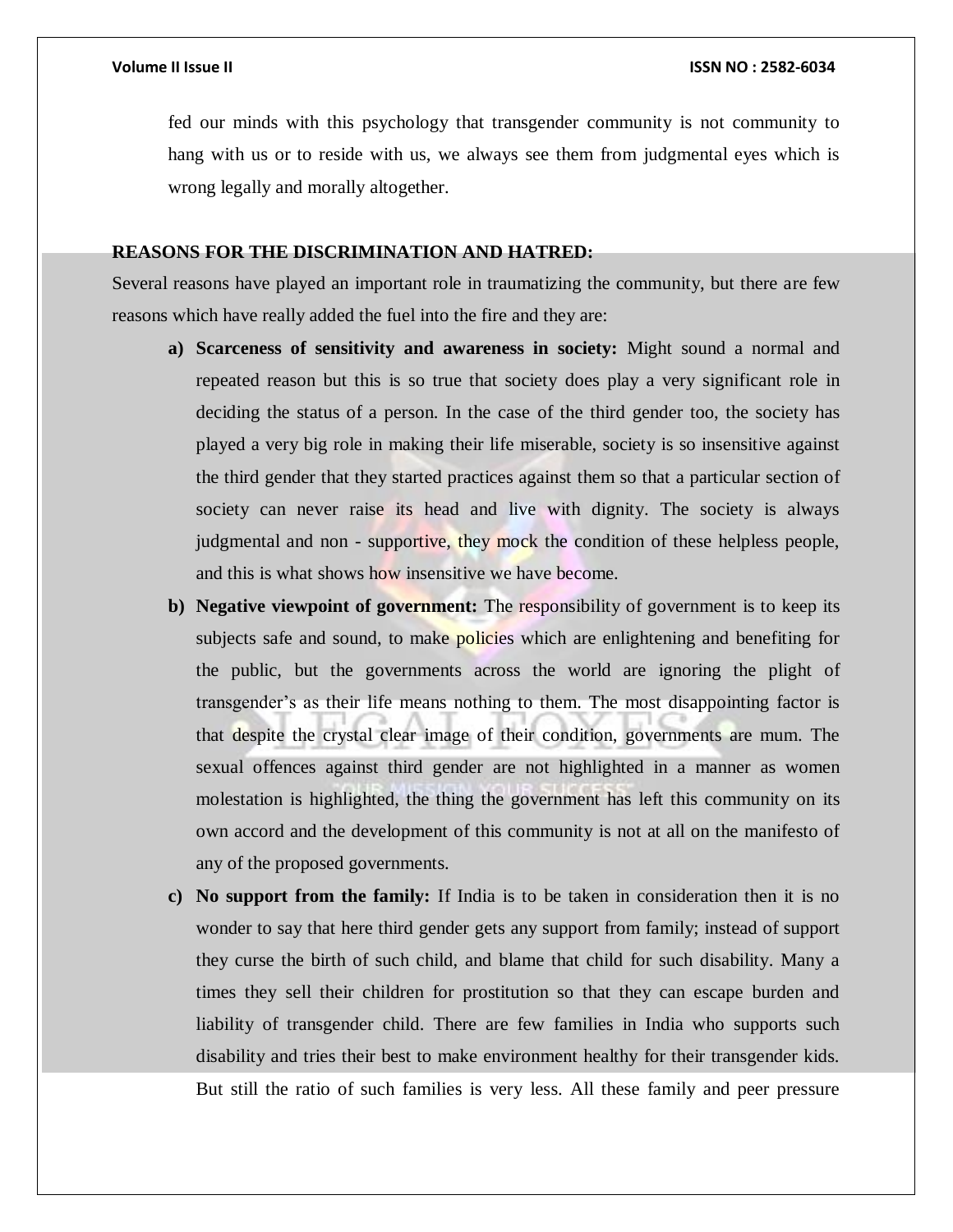brings a transgender child into frustration, loneliness and depression and the problem starts when the only blood relatives leave one alone in this whole capricious world.

- **d) Economic and social backwardness:** The economic and social backwardness is appoint where really some work has to be done, the third gender being an isolated community faces social stigma and thus are not able to share their plights commonly, which gives the perpetrator a good chance to molest them boldly, when they share their plights people laugh on them, or consider it as a joke, nobody pays heed to what a person or living being is saying, or somebody is asking for help, there is no social communication for transgender. Economically they are very backward, they have been asked as why do they beg and earn, why don't they find a regular job, then we all know the answer that they don't get jobs so easily, no one wants to employ them until and unless there is urgent need, or that person is a real philanthropist otherwise they call for help but nobody takes a dig on that. These partialities hurt them to the core and then isolate themselves in a different periphery where assault happens to them but the darkness of social stigma doesn't let us see.
- **e) Failure of law and order:** Law and order are gems of crown named Democracy, in democracy we have equal status, equal say and everything is distributed to us equally, but law and order has failed in imparting justice to the third gender community to an extent, just giving recognition is not enough, even females of this nation are recognized as humans but are treated like animals by their intimate partners, so we can imagine what recognition means to our nation in general. The Protection of Transgender rights Act has proved a big failure for the Trans people. It does not provide a separate section for sexual offences against transgender. The maximum punishment was 2 years and fine, which is equivalent to summon case, and the liberty in punishment shows that how serious we are regarding the protection of Transgender.

The strong implementation is a dream in the case of transgender protection, the rules and regulations are all there but still there are many viewpoints which have to be considered while dealing with the issue of transgender. Like:

**Behavior of police towards third gender**

**No strong awareness regarding the Act and its implementation**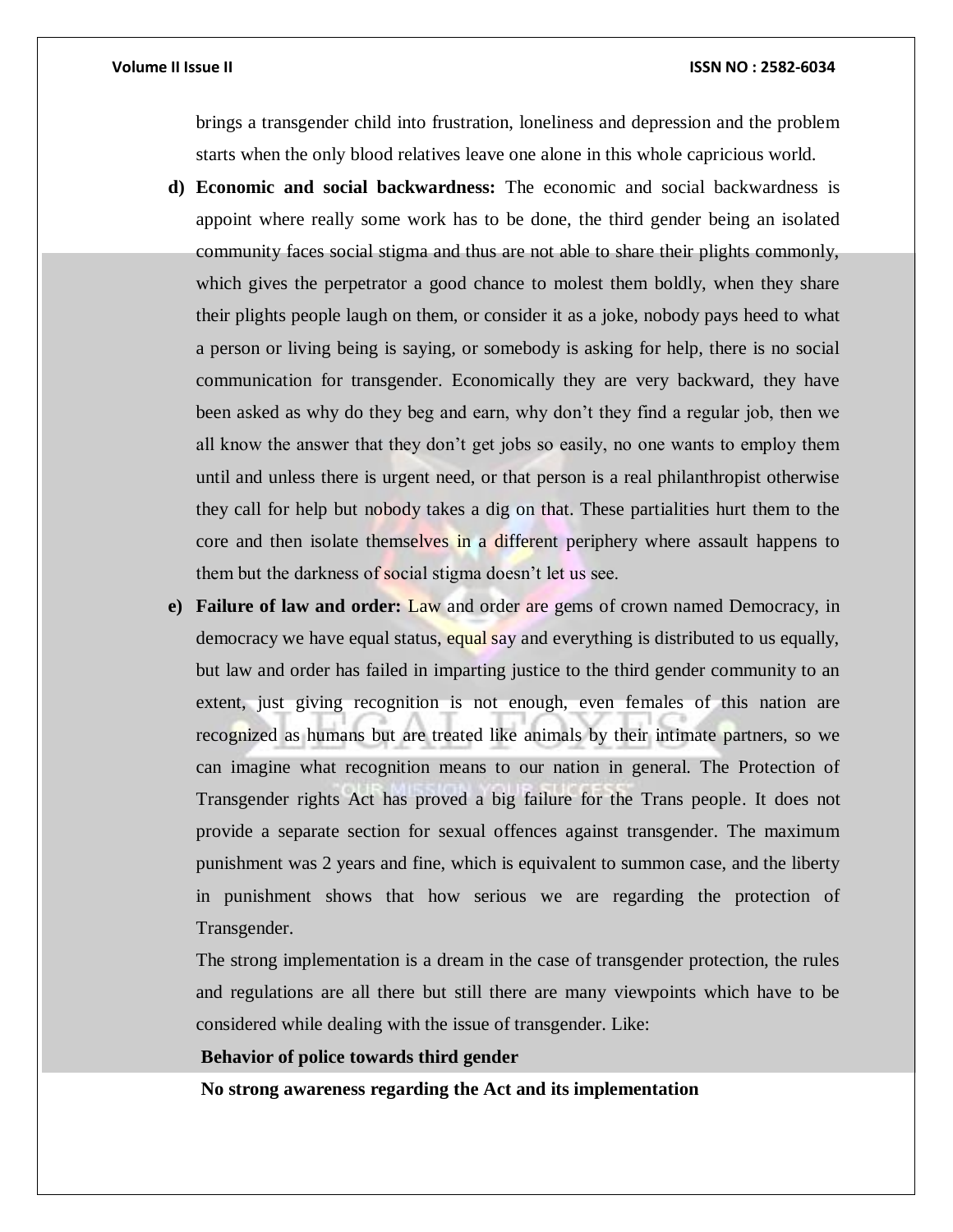### **Social acceptance of Trans people**

In many sexual abuse cases, policemen were the culprits and they were not terminated from their service for committing a crime like rape. It means that forced sex with transgender is not a rape? Is it rights which police authorities are exercising?

India needs more than a law, law doesn't work here, and we need something more strong, because if laws could do wonders then there would be no rape of girls in India.

### **SUGGESTIONS FOR THE BETTERMENT OF TRANS COMMUNITY:**

- **a) Role of Family:** The root of every solution is one's own family, when families will start supporting the third gender kids of their own family then only some possible positive outcome would be there, we should keep this thing in our mind that charity starts from our home and if we want change then we have to change ourselves, the aura and mentality. We have to make sure that if such kids are near us then we should make them feel happy and protected rather than insulting them and terrifying them for no reason. When families will start supporting them then for sure some changes will be there, and those changes will bring positive outcomes for the entire society.
- **b) Role of Media:** The media has a very important role, media is the fourth pillar of democracy which imposes a great responsibility on our journalism, but unfortunately our media is always focused upon how political parties are doing or what issues are raised for elections, only political agendas and their news is discussed but, if in real sense the media will go for a change then they will surely find many issues where they really have to report and bring change. If media will take this issue up then surely it is going to benefit the transgender people a lot.
- **c) Role of Judiciary:** Role of judiciary is more like an institution who has to keep a check on policies and actions taken in favour of transgender person. While delivering NALSA judgment, the Supreme Court was very affirmative in regards to the future of Trans people, and thus judiciary if steps into the matter of infringement Trans people rights then it will do wonders for that innocent community.
- **d) Role of United nations as a policy framer and whistleblower:** United Nations is having a strong effect on all the nation- states but on transgender topic even UN is keeping the lips sealed, we need UN to step into this matter, recognition is totally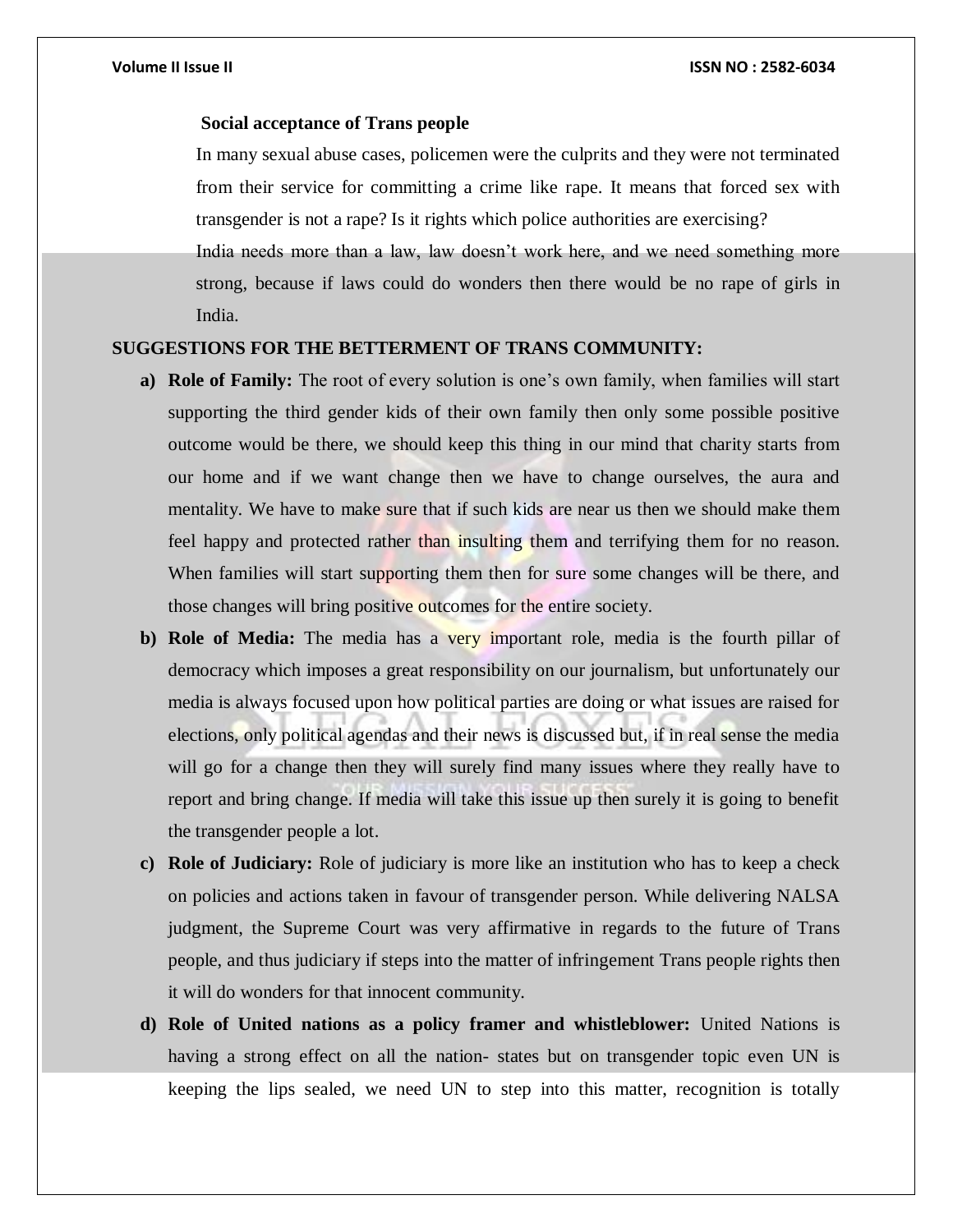different from sexual offences, we need to aware people regarding the rights third gender people so that an equilibrium of equality can be achieved. If the UN will step in then surely countries will think more seriously on this issue, when symposiums and other things will be hosted then automatically third gender people will feel more protected and confident and then they will start speaking for their rights. We need to empower everyone on this soil of God; whether male, female or LGBTQ all have some human rights and we are ought to respect them accordingly.

e) **Role of social campaigns:** Social campaigns and programs will bring people together, when they will assemble together, they will start connecting and we need this connection for the betterment. NGO's will play a significant role in initiating such campaigns bringing people together for solving those issues which are important and necessary.

## **PETITION OF ADVOCATE REEPAK KANSAL IN THE HON'BLE SUPREME COURT: A WAVE OF CHANGE FOR A NEW SUN FOR TRANSGENDERS:**

A petition has been filed in the Hon'ble Supreme Court of India, through Advocate Reepak kansal who has requested the apex court regarding reviewing the matter of transgender and the sexual offences happening against them. The kansal has argued that Section 375 of IPC (which defines rape – the victim is only woman) whereas the third gender people are also the victim of rape and sexual assault and thus the section of IPC is ultra vires to the Articles 14,15 and 21 of the Indian constitution.

While hearing the petition the bench of CJI SA bobde, Justices AS bopanna and V. Ramasubramanian, the CJI said that this is a good petition and as there are no strict rules regarding such a grievous offence the court would like to hear the matter.<sup>10</sup>

**CONCLUSION:** We know the fact that a society can never be crime free, there will be some or the other elements who will try to bang the peace and create fuss for all, but the thing is if we will stop protesting then the things would become worse. The third gender community is silent after getting recognition, because they know if they will try to speak up in this matter, nobody will listen to them and that is a shame for the world's largest democracy, role of media, judiciary and united nations can really help the one in need. We have to raise our voice and demand an

<sup>10</sup> Sanya talwar, "This is a good petition" says CJI Bobde while issuing notice on plea seeking equal protection for transgender's against sexual crimes" , LIVE LAW ( Oct, 12, 2020, 1:58 PM IST[\) https://www.livelaw.in](https://www.livelaw.in/)